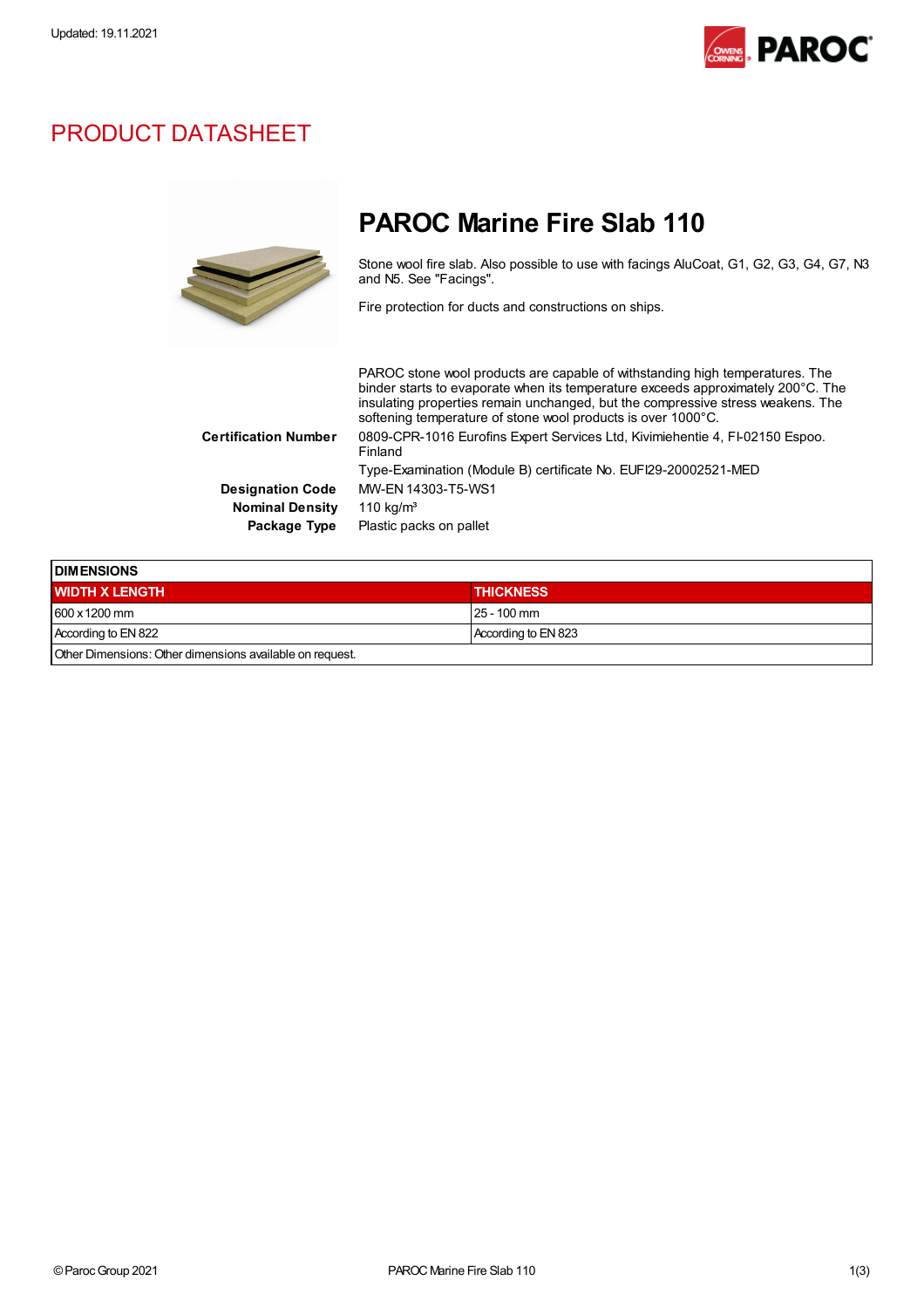

## Properties

| <b>PROPERTY</b>                                                | <b>VALUE</b>                                                                                                                                                                                                                                                   | <b>ACCORDING TO</b>                |  |  |  |  |
|----------------------------------------------------------------|----------------------------------------------------------------------------------------------------------------------------------------------------------------------------------------------------------------------------------------------------------------|------------------------------------|--|--|--|--|
| <b>FIRE PROPERTIES</b>                                         |                                                                                                                                                                                                                                                                |                                    |  |  |  |  |
| Reaction to Fire, Euroclass                                    | A1                                                                                                                                                                                                                                                             | EN 14303:2009 (EN 13501-1)         |  |  |  |  |
| <b>Continuous Glowing Combustion</b>                           | <b>NPD</b>                                                                                                                                                                                                                                                     | EN 14303:2009+A1:2013              |  |  |  |  |
| Fire Classification (IMO)                                      | Non-Combustible                                                                                                                                                                                                                                                | IMO FTP 2010 Code Part 1           |  |  |  |  |
| <b>THERMAL PROPERTIES</b>                                      |                                                                                                                                                                                                                                                                |                                    |  |  |  |  |
| Thermal Conductivity in 10 °C, $\lambda_{10}$                  | 0,037 W/mK                                                                                                                                                                                                                                                     | EN 14303:2009+A1:2013 (EN 12667)   |  |  |  |  |
| Dimensions and Tolerances                                      | T <sub>5</sub>                                                                                                                                                                                                                                                 | EN 14303:2009+A1:2013              |  |  |  |  |
| Thermal Conductivity in 50 °C, $\lambda_{50}$                  | 0,043 W/mK                                                                                                                                                                                                                                                     | EN 12667                           |  |  |  |  |
| Thermal Conductivity in 100 °C, N <sub>100</sub>               | 0,047 W/mK                                                                                                                                                                                                                                                     | EN 12667                           |  |  |  |  |
| Thermal Conductivity in 200 °C, N <sub>200</sub>               | 0,065 W/mK                                                                                                                                                                                                                                                     | <b>EN 12667</b>                    |  |  |  |  |
| Thermal Conductivity in 300 °C, N300                           | 0,095 W/mK                                                                                                                                                                                                                                                     | EN 12667                           |  |  |  |  |
| Thermal Conductivity in 400 °C, N <sub>400</sub>               | 0,138 W/mK                                                                                                                                                                                                                                                     | <b>EN 12667</b>                    |  |  |  |  |
| Thermal Conductivity in 500 °C, N <sub>500</sub>               | 0,196 W/mK                                                                                                                                                                                                                                                     | EN 12667                           |  |  |  |  |
| <b>MOISTURE PROPERTIES</b>                                     |                                                                                                                                                                                                                                                                |                                    |  |  |  |  |
| Water Absorption, Short Term WS, (W <sub>n</sub> )             | $\leq$ 1 kg/m <sup>2</sup>                                                                                                                                                                                                                                     | EN 14303:2009+A1:2013 (EN 1609)    |  |  |  |  |
| Water Vapour Diffusion Resistance                              | <b>NPD</b>                                                                                                                                                                                                                                                     | EN 14303:2009+A1:2013 (EN 12086)   |  |  |  |  |
| <b>SOUND PROPERTIES</b>                                        |                                                                                                                                                                                                                                                                |                                    |  |  |  |  |
| Sound Absorption                                               | <b>NPD</b>                                                                                                                                                                                                                                                     | EN 14303:2009+A1:2013 (EN ISO 354) |  |  |  |  |
| <b>MECHANICAL PROPERTIES</b>                                   |                                                                                                                                                                                                                                                                |                                    |  |  |  |  |
| Compressive Stress at 10 % deformation CS(10), $\sigma_{10}$   | <b>NPD</b>                                                                                                                                                                                                                                                     | EN 14303:2009+A1:2013 (EN 826)     |  |  |  |  |
| <b>EMISSIONS</b>                                               |                                                                                                                                                                                                                                                                |                                    |  |  |  |  |
| Release of Dangerous Substances                                | <b>NPD</b>                                                                                                                                                                                                                                                     | EN 14303:2009+A1:2013              |  |  |  |  |
| <b>DURABILITY OF FIRE AND THERMAL PROPERTIES</b>               |                                                                                                                                                                                                                                                                |                                    |  |  |  |  |
| Durability of Reaction to Fire Against Ageing/Degradation      | No change in reaction to fire properties for mineral wool products. The fire performance of mineral<br>wool does not deteriorate with time. The Euroclass classification of the product is related to the<br>organic content, which cannot increase with time. |                                    |  |  |  |  |
| Durability of Reaction to Fire Against High Temperature        | The fire performance of mineral wool does not deteriorate with high temperature. The Eurodass<br>classification of the product is related to the organic content, which remains constant or decreases<br>with high temperature.                                |                                    |  |  |  |  |
| Durability of Thermal Resistance Against<br>Ageing/Degradation | Thermal conductivity of mineral wool products does not change with time, experience has shown the<br>fibre structure to be stable and the porosity contains no other gases than atmospheric air.                                                               |                                    |  |  |  |  |

## Appearance

| <b>FACINGS</b> |        |    |    |                |
|----------------|--------|----|----|----------------|
|                | AuCoat | G1 | G2 | G3             |
|                | G4     | G7 | N3 | N <sub>5</sub> |



HeadOffice: PAROCGROUP, P.O. Box240 (Energiakuja 3), FI-00181 Helsinki Finland, Tel. +358 46 876 8000,www.paroc.com